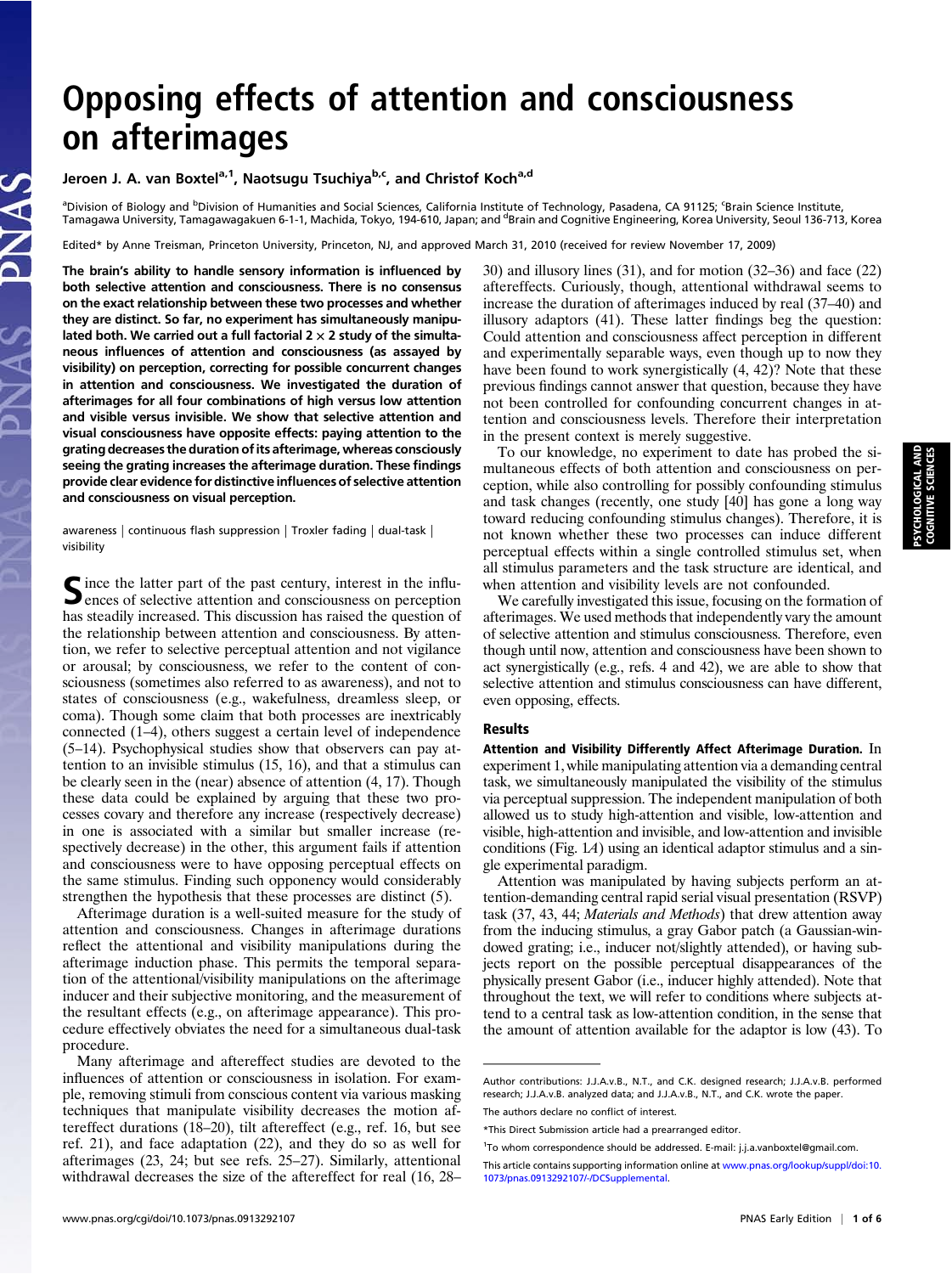

Fig. 1. Experiment 1. (A) Our study used a 2 × 2 full-factorial design, independently manipulating the levels of attention and visibility. (B) Each trial started with 4-s peripheral adaptation of a Gabor patch. Attention was modulated by having observers report on the perceptual (dis)appearance of the inducer (highattention condition) or count the number of Xs that appeared in a central RSVP task (low-attention condition). Perceptual visibility was modulated by showing, or not showing, a rapidly flickering and rotating high-contrast stimulus in the eye contralateral to the afterimage inducer, while the adaptor was physically present throughout the trial (23). After the induction phase, observers indicated how long their afterimage lasted, by pressing and releasing a button. Finally, they entered how many Xs were counted (or they ignored the question in the high-attention conditions). (C) Afterimage durations depend on visibility and attention levels ( $n = 13$  subjects; each subject has a different color). When the inducer stimulus is highly attended, afterimages are shorter than when the stimulus is not/ slightly attended (in both visible and invisible conditions). Visible trials have longer afterimage durations than invisible trials, for both high-attention and lowattention conditions. (D) A table with mean  $\pm$  SEM afterimage durations, and P values of statistical comparisons based on paired one-tailed t tests.

maximize the difference between high-attention and low-attention conditions, subjects did not report the visibility of the Gabor when they were performing the RSVP task (i.e., no dual task) (31, 45). We independently manipulated the visibility of the afterimage inducer, which was always presented, by showing (or not) a strongly competing stimulus in the contralateral eye (23, 24). This continuous flash suppression (CFS) technique renders the Gabor perceptually invisible, even though the stimulus is physically present at the retina (Fig.  $1B$ ).

We first verified that our attentional manipulation worked. Average performance on the RSVP task was  $54 \pm 5\%$  correct when the inducer was visible, and  $47 \pm 4\%$  when the inducer was invisible (not significant,  $P > 0.15$ , two-tailed paired t test). Both measures were significantly higher than chance,  $25\%$  (both  $P \lt \theta$ 0.0005, two-tailed t test), but also below 100%, indicating that the task was demanding. Only correct trials were included in the following analyses.

We found that afterimage duration (as indicated by the subjects' button presses) depended on both attention and visibility: paying attention to the stimulus reduces afterimage duration (from mean  $\pm$ SEM:  $3.36 \pm 0.29$  s to  $3.06 \pm 0.35$  s in visible conditions, and from  $2.02 \pm 0.43$  s to  $1.71 \pm 0.42$  s in invisible conditions), whereas visibility of the stimulus increases afterimage duration (from  $1.71 \pm$ 0.42 s to 3.06  $\pm$  0.35 s in high-attention conditions, and from 2.02  $\pm$ 0.43 s to 3.36  $\pm$  0.29 s in low-attention conditions; Fig. 1C). This observation is confirmed with a two-way repeated-measures ANOVA, which showed significant main effects of attention ( $P \leq$ 0.001) and visibility ( $P = 0.006$ ), with no interaction ( $P > 0.9$ ). Both of these effects were also significant in two-way ANOVAs in four individual subjects; an additional seven subjects showed a significant effect of visibility. Further support for separable influence of attention and consciousness comes from comparing the different conditions separately (Fig. 1D). We found that the attentional effects are significant in both visible and invisible conditions (both show a decrease of 300 ms,  $P < 0.021$  and  $P < 0.014$ , respectively, paired one-tailed  $t$  test). Our observation that attention affects the processing of invisible stimuli is consistent with a recent fMRI study (46). Likewise, visibility effects are significant in both high- and lowattention conditions (increases of 1.4 s and 1.3 s, respectively, both  $P < 0.001$ , paired one-tailed t test). Furthermore, there is a strong correlation between afterimage duration in high- and low-attention conditions (Spearman rank correlation [over subjects]:  $ρ = 0.95$ ;  $P < 0.001$ ), and also between visible and invisible conditions ( $\rho =$  $0.75; P < 0.005$ , suggesting that the same underlying processes are responsible for the afterimage production in high- versus low-attention conditions, and visible versus invisible conditions.

Based on our task design, we believe eye movements were un-likely to influence these effects in experiment 1 ([SI Materials and](http://www.pnas.org/lookup/suppl/doi:10.1073/pnas.0913292107/-/DCSupplemental/pnas.200913292SI.pdf?targetid=nameddest=STXT) [Methods](http://www.pnas.org/lookup/suppl/doi:10.1073/pnas.0913292107/-/DCSupplemental/pnas.200913292SI.pdf?targetid=nameddest=STXT); [Fig. S1\)](http://www.pnas.org/lookup/suppl/doi:10.1073/pnas.0913292107/-/DCSupplemental/pnas.200913292SI.pdf?targetid=nameddest=STXT). We also confirmed that the results did not change when we excluded trials in which subjects reported not seeing any afterimage *([SI Materials and Methods](http://www.pnas.org/lookup/suppl/doi:10.1073/pnas.0913292107/-/DCSupplemental/pnas.200913292SI.pdf?targetid=nameddest=STXT)*; [Fig. S2\)](http://www.pnas.org/lookup/suppl/doi:10.1073/pnas.0913292107/-/DCSupplemental/pnas.200913292SI.pdf?targetid=nameddest=STXT). These data clearly show that attention and visibility can have opposite effects on visual perception, and that these effects do not interact significantly.

Control for Task Differences. Although our comparison of high- and low-attention conditions was based on similar conditions, the attention task during the adaptation, as well as during the afterimage monitoring, differed (the subject had to remember a number in the low-attention condition, which was not required in the highattention condition).

In experiment 2a, attention to the inducer was manipulated by making a single central RSVP task more or less difficult (47) (Materials and Methods). We confirmed that the attentional manipulation worked: performance on the RSVP task was  $80 \pm 8\%$  in the easy task and  $61 \pm 5\%$  in the hard task ( $P < 0.01$ , paired t test). Again, we found a significant effect of attention and visibility (Fig. 2). A two-way repeated-measures ANOVA showed significant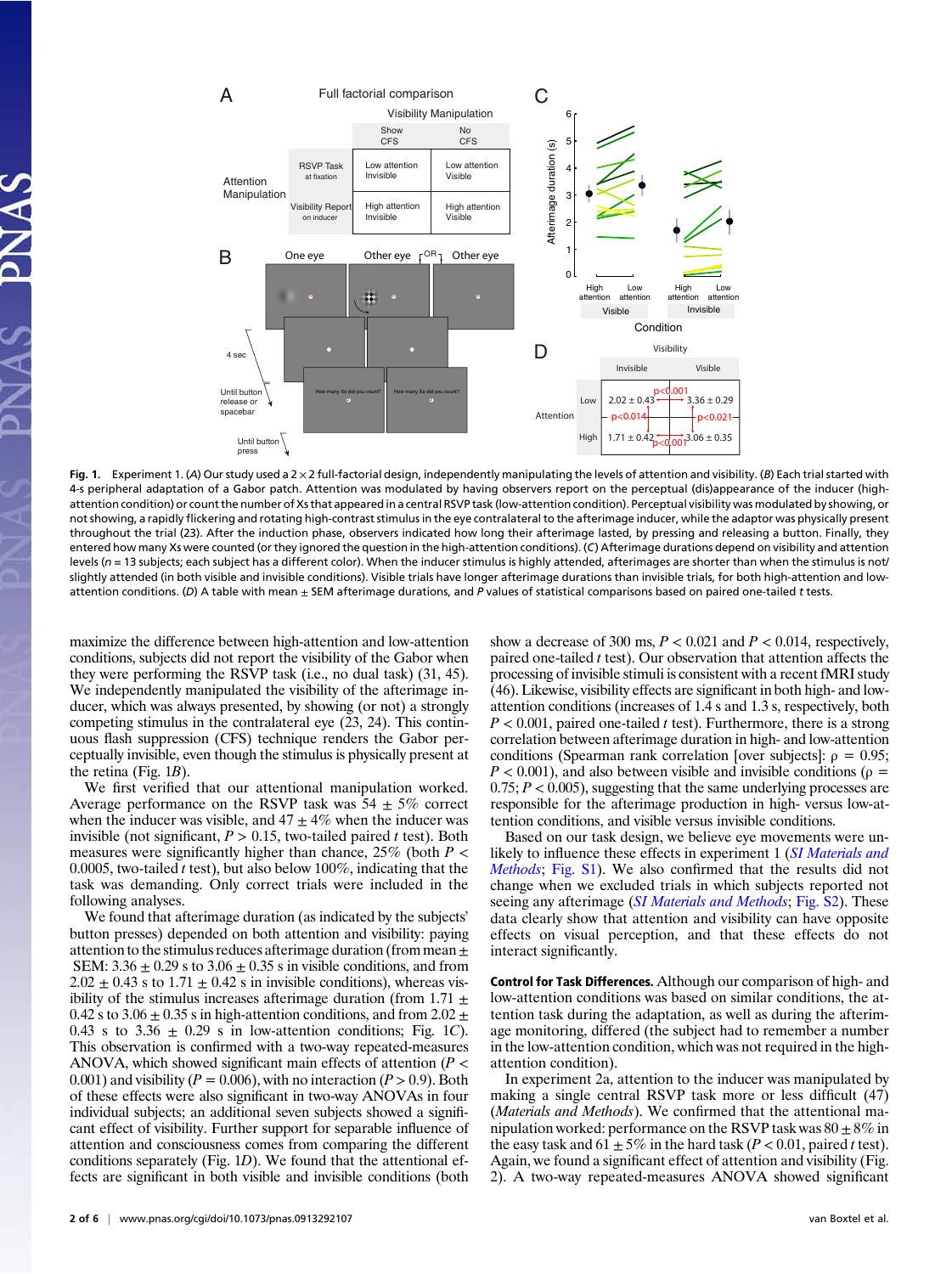effects of attention ( $P < 0.01$ ) and visibility ( $P < 0.03$ ), and no interaction ( $P > 0.15$ ). The effect of attention was significant in both visible and invisible cases ( $P < 0.030$  and  $P < 0.021$ , respectively, paired one-tailed  $t$  tests), and the effect of visibility was significant under both high and low attention (both  $P < 0.001$ ). Therefore, when the task structure was kept identical, and only perceptual load on the central task differed, increased attention to the inducer reduced afterimage duration.

In experiment 2b, we reran experiment 2a on 10 subjects (of which four participated in the previous version as well) while monitoring their eye movements. Eye movements can potentially influence our data in three ways:  $(i)$  small eye-movements will jitter the stimulus on the retina, thereby decreasing adaptation  $(48)$  and consequently reducing afterimage duration;  $(ii)$  subjects might keep fixation at the central task when it is difficult, while fixating the peripheral stimulus when the central task is easy, potentially introducing a confound; and (iii) eye movements during the induction phase might cause the interocular suppression to fail (49), thereby making the stimulus visible when it should be invisible. When analyzing subjects' eye movements, we found no correlation between SDs in eye position parallel or orthogonal to the stimulus orientation and the afterimage duration, (control for point *i* above; *[SI Materials and Methods](http://www.pnas.org/lookup/suppl/doi:10.1073/pnas.0913292107/-/DCSupplemental/pnas.200913292SI.pdf?targetid=nameddest=STXT)*). We excluded trials in which subjects did not fixate the fixation mark, and trials in which a saccade was detected (control for points ii and  $iii$ ). With these controls in place, the results ([Fig. S3\)](http://www.pnas.org/lookup/suppl/doi:10.1073/pnas.0913292107/-/DCSupplemental/pnas.200913292SI.pdf?targetid=nameddest=STXT) confirm that attention decreased afterimage duration, whereas visibility increased afterimage duration [repeated-measures ANOVA: main effects of attention ( $P = 0.03$ ) and visibility ( $P = 0.005$ ), with no interaction  $(P > 0.25)$ ].

Attention and Visibility Effects over a Range of Contrasts. Are our visibility findings simply due to the strong interocular suppressor? In experiment 3, we measured the effects of attention and visibility on afterimage duration while varying the contrast of the suppressing CFS. The CFS contrast ranged from 0% (i.e., no CFS) to perithreshold (1.6–6.3%) to suprathreshold (12.5–100%) contrast values; the inducing Gabor patch contrast was fixed at 34%.

The effects of CFS (compared with the 0% contrast, no CFS condition) are significant ( $P < 0.05$ , one-tailed t test) for contrasts >6% and>12% for high- and low-attention conditions, respectively (Fig. 3A), which is also the contrast when it was strong enough to cause visibility changes in the inducer stimulus. The effect of increased attention ( $\triangle$ AI) was significant (i.e.,  $P < 0.05$ , one-tailed t test) for CFS with 0% contrast, and for contrasts >12% (Fig. 3B). Therefore, our conclusions in experiment 1 are not just the result of the specific settings of the CFS stimulus.

We fail to see significant attentional effects with CFS at perithreshold contrasts of 1.6–6.3% (Fig. 3B). It is now well established that stimuli around the detection threshold attract attention (50, 51). Therefore, the perithreshold CFS stimuli probably attracted the subjects' attention, even when the distracting RSVP task was performed. This explains why at these contrasts the low-attention conditions fall on top of the attended conditions (as if they were "highly attended" conditions; Fig. 3A).

Controls for Stimulus Differences. Could the mere presence or absence of the CFS stimulus have caused our visibility effects? Conceivably, interocular masking could increase contrast adaptation, thereby increasing detection thresholds and, ultimately, reducing afterimage durations (40, 52, 53). However, we already showed that qualitatively identical and significant results are obtained at CFS mask Michelson contrasts as low as ∼10% (see previous section). To more stringently control for the possible influences of CFS and contrast threshold increases on visibility, we performed an experiment in which subjects always viewed the same Gabor, and the same CFS mask.

In experiment 4, the contrast of the CFS mask was determined for each subject, such that in about half of all trials the afterimageinducing Gabor patch was perceptually invisible, whereas in the remaining half the Gabor was visible to a variable extent. Because all conditions were otherwise identical (including the CFS stim-



Fig. 2. Experiment 2: Changing perceptual load. The amount of attention paid to the afterimage-inducing stimulus was manipulated by using a difficult or easy RSVP task at fixation, leading to low- and high-attention conditions respectively. (A) Increased attention to the inducer stimulus led to decreased afterimage durations, whereas increased visibility led to increased afterimage durations (both  $P < 0.03$ , two-way repeated-measures ANOVA). (B) A table with mean  $\pm$  SEM afterimage durations, and P values of statistical comparisons based on paired one-tailed t tests.



Fig. 3. Effects of CFS contrast. (A) The CFS mask started to have a suppressing effect on afterimage durations at contrasts higher than ∼6%. This is also when the mask started to have effects on the visibility of the afterimage inducer, which was kept at a fixed contrast of 34%. (B) The difference in afterimage duration between high- and low-attention conditions. The effects of attention were present without suppressor CFS (i.e., zero contrast), and for CFS contrasts larger or equal to 12%. Stars represent significance at the 0.05 level for one-tailed t tests, e.g.,  $P < 0.025$  for 0% and 100% contrast. Bars are SEM.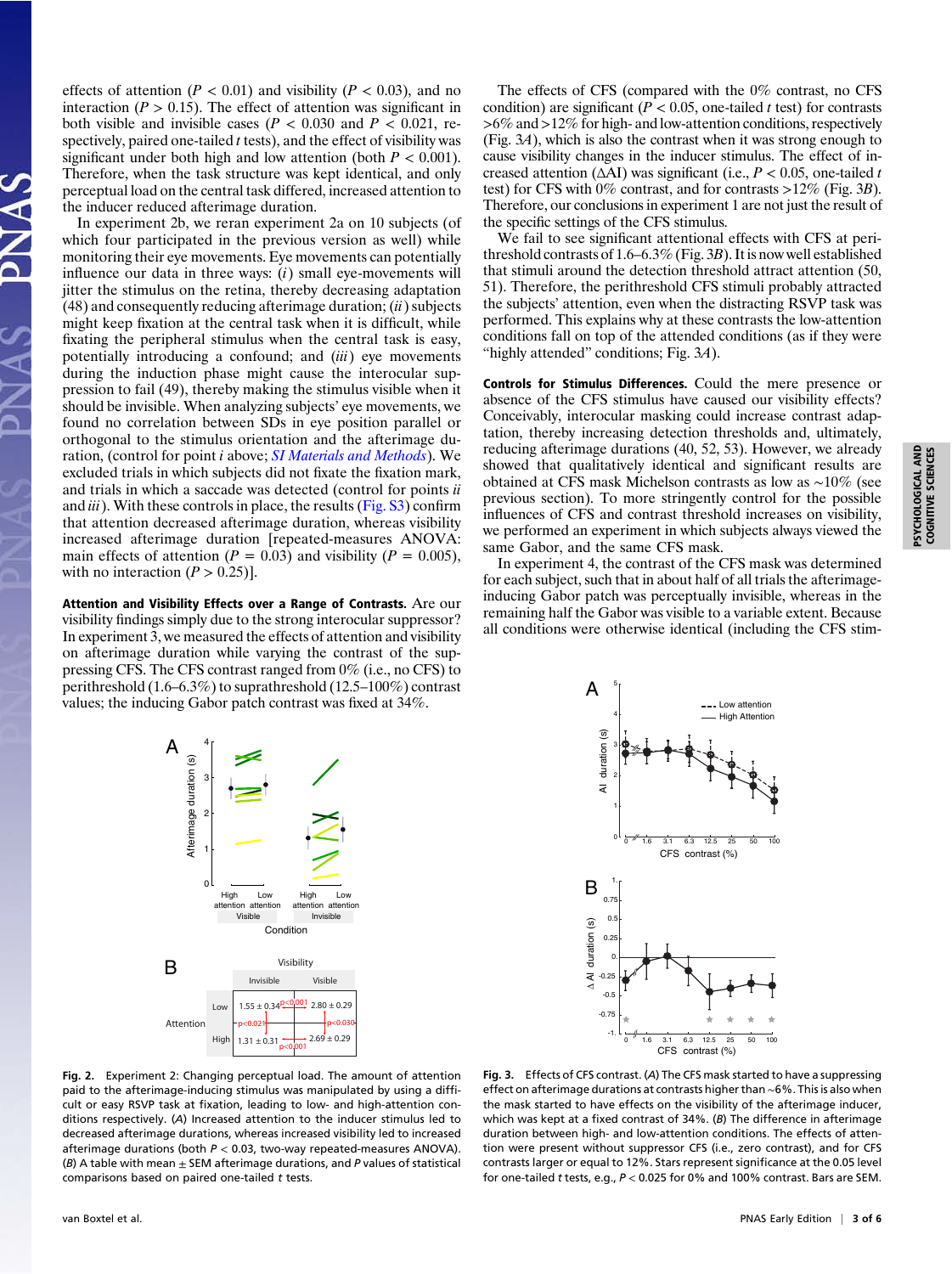ulus), the sole variant was perceptual visibility. The data confirmed the previous experiments: visible trials led to longer afterimages  $(1.79 \pm 0.23 \text{ s})$  than invisible trials  $(1.52 \pm 0.27 \text{ s}, P = 0.02 \text{, paired})$ one-tailed  $t$  test, also significant in  $8/10$  individual subjects; Fig. 4A). An auxiliary linear regression (Fig. 4B; SI Materials and *Methods*) showed a slope of 0.13 ( $R^2 = 0.96$ ,  $P < 0.001$ ), leading to a 0.51-s increase in afterimage duration for 4 s—the trial duration—of visibility. Furthermore, there was a significant correlation between the individual subjects' effects of visibility in this experiment and in experiment 1 ( $\rho = 0.67, P < 0.05$ ), suggesting that the same process was at work.

In experiment 5, we removed the CFS stimulus altogether, and decreased the inducer contrast to 6%, such that intermittent peripheral Troxler fading occurred (54). This fading caused trialby-trial variations in stimulus visibility. Again we found that the longer the perceptual visibility of the inducer, the longer the afterimage (Fig. 5, linear regression:  $R^2 = 0.8, P < 0.005$ , slope = 0.25, leading to a 1.0-s increase in afterimage duration for 4 s the trial duration—of visibility).

Experiments 4 and 5 confirm that perceptual visibility (i.e., whether the subject is conscious of the stimulus) is a significant factor in afterimage formation above and beyond the physical presence of the adaptor. The presence or absence of CFS affects afterimage duration mainly, although perhaps not solely, through the manipulation of perceptual visibility.

#### **Discussion**

The relationship between selective attention and consciousness has been much debated since the 19th century. We here address this important question via a direct comparison on the basis of a full-factorial  $2 \times 2$  design of afterimage perception, while controlling for the effects of stimulus and task differences, and eye movements. We show that paying more attention to the inducer invariably shortens afterimage duration, while increasing the visibility of the inducer increases afterimage duration compared with invisibility. Clearly, selective attention and stimulus consciousness have separable effects on perception, as reviewed previously (5, 7), and, in the context of afterimages, may even have opposite effects. It will be important to investigate the extent to which such a full-factorial design can show dissociations between attention and consciousness for other perceptual phenomena [a recent study used a full-factorial design in priming (55), but did not observe opposite effects of attention and consciousness].

Why would selective attention and consciousness have opposing effects when so often both act synergistically (4, 42)? What seems paradoxical is that attending to the inducer will reduce the duration of the afterimage. The effects of consciousness (visibil-



Fig. 4. Dependence on visibility with constant stimuli. (A) In experiment 4, with low CFS contrast (∼10%), about half of the trials were reported to be completely invisible. When we divided the data into completely invisible, and partly/completely visible ( $n = 10$  subjects), visible trials produced longer afterimages than invisible trials (1.79  $\pm$  0.23 s vs. 1.52  $\pm$  0.27 s, P = 0.02 onetailed  $t$  test). (B) When divided into 10 bins (per subject and then averaged over subjects) according to the actual reported visibility duration, there was a clear correlation ( $R^2 = 0.96$ ,  $P < 0.001$ , slope = 0.13). Error bars SEM.



Fig. 5. Troxler fading. In experiment 5, with a low adaptation contrast, a stimulus would periodically fade (Troxler fading), even without any CFS stimulus present. A clear, positive correlation between visibility duration and afterimage duration was again observed ( $R^2$  = 0.8,  $P$  < 0.005, slope = 0.25). Error bars SEM.

ity) are straightforward to explain: visible inducers evoke larger neuronal activity during induction of afterimages than invisible ones, resulting in stronger and longer afterimages, compared with invisible inducers. This is consistent with other forms of aftereffects (16, 18–20, 22) and with general findings in neurophysiology (e.g., ref. 56).

The counterintuitive nature of the attentional effects is a bit more difficult to explain. Suzuki and Grabowecky (37) suggested that afterimages are the result of adaptation in two stages. The first stage is sensitive to the contrast polarity of the image. This stage cares about the spatial relationship between dark and light regions of a stimulus (it could, for example, increase its response when presented with a patch that is dark on one side and light on the other side, but not to a patch with the reverse contrast polarity). This stage is the source of the afterimage, because when it is adapted and stimulated with a neutral stimulus, it will produce an afterimage of opposite polarity to the afterimage inducer. In Suzuki and Grabowecky's framework, this stage is not critically affected by attention. Although a later study (40) did indicate that both attention and consciousness change adaptation states at this level, Suzuki and Grabowecky's general framework remains plausible.

The second stage is not sensitive to the contrast polarity of the image. It will be activated by a patch that is dark on one side and light on the other side, and also a patch of reverse contrastpolarity, as long as the stimulus has the preferred orientation and position. This stage will modulate the strength of the subsequently perceived afterimage (40, 52, 53): when activity in this stage is high, the afterimage is strong, when activity is low, the afterimage is weak or absent. During the adaptation phase, polarity-insensitive cells will adapt more in the presence of selective attention, reducing their activity during the afterimage phase. Subsequently, this will cause the afterimages to be weaker if attention is paid during the induction phase. In this scheme, adaptation works in opposite directions in polarity-sensitive and polarity-insensitive cells. The opposite effects of attention and consciousness in our experiments can be explained if they affect adaptation at these levels differently. A computational model based on such principles reproduces the psychophysical effects of attention (38). Neurophysiological studies also support this idea: though attention modulates the firing rates of neurons in early visual areas (57, 58), perceptual invisibility in binocular rivalry has little effect on their firing activities (59–63). Clearly, attention and consciousness have different ways of influencing early visual activity, which, as we have pointed out, may cause opposing effects on afterimage duration.

There is at least one other explanation for why attention shows these paradoxical effects. We assume a single stage that is more adapted when attention is directed to the stimulus. By itself, this predicts a stronger afterimage in high-attention condition. We furthermore assume that the afterimage decays with a time constant of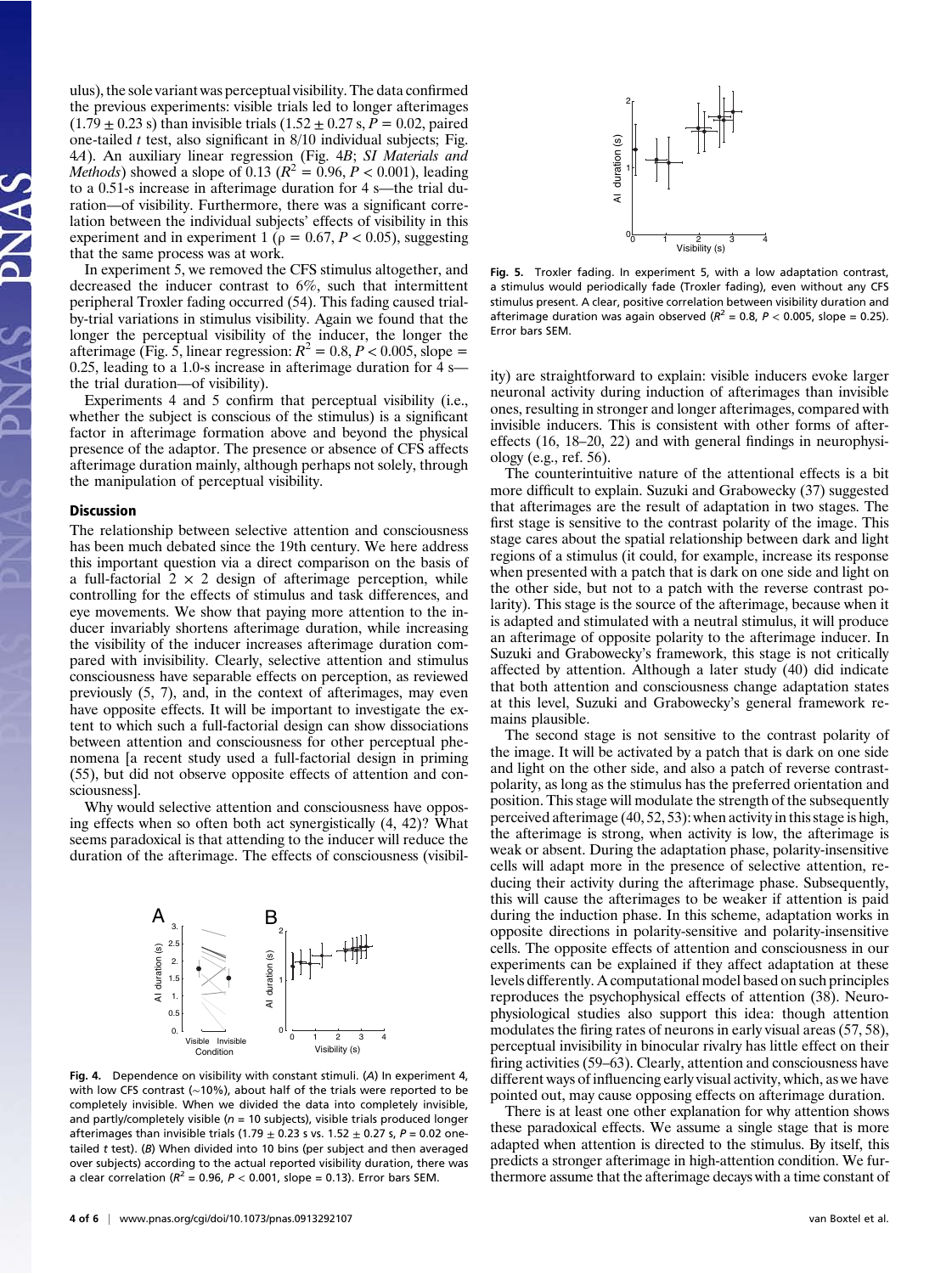several seconds (25, 64), and that increased levels of selective attention reduce this time constant. This means that a neuron that has been modulated by increased levels of attention will return quicker from an adapted state to baseline (i.e., reduced time constants) than a neuron not modulated by attention. The shunting effects of synaptic conductance changes  $(65)$ , in combination with local excitatory feedback, gives rise to effective time constants in the range of seconds (66, 67), which has the correct order of magnitude to underlie afterimages and the seemingly paradoxical effect of attention.

Although detrimental effects of attention are rare, they are not unheard of. Other examples of negative influences of attention include the expression of overlearnt skills in motor learning (68, 69), texture segregation (70), and recognition memory (71). One commonality among all four is the involvement of peripheral neuronal structures that might well be amenable to modulation by selective attention but not by consciousness. In that sense, our findings are fully compatible with the predictions of global workspace theories of consciousness  $(7, 72)$ .

When attention is withdrawn, even salient stimuli can become perceptually invisible. From that perspective it may seem puzzling that we observed opposite effects when comparing low attentional processing with invisibility due to perceptual rivalry. A failure to report on a stimulus that is physically present can be induced by different psychophysical techniques (73). In particular, invisibility can be induced by perceptual suppression, such as CFS (e.g., ref. 23) or backward masking (e.g., ref. 74), or by inattention, such as inattentional blindness (4) or change blindness (42). Though the neurophysiological operations underlying perceptual invisibility remain unclear, some evidence suggests that perceptual suppression and inattentional blindness are supported by similar mechanisms (75, 76). Our findings are inconsistent with such a framework, arguing instead for distinct mechanisms. Furthermore, a recent report (77) demonstrated that subjects' confidently report stimulus absence (i.e., miss) during perceptual suppression but not during attentional distraction. The results were quantified using type-2 signal detection theory (78). These studies imply different neuronal mechanisms for perceptual suppression (possibly due to suppressed sensory activity in the ventral visual pathway) (76) and for inattentional invisibility (possibly due to a failure of top-down attentional amplification of sensory signals from frontal-parietal cortex) (7, 75).

Our experiments show that selective attention and stimulus consciousness affect the perception of afterimages differently, and even oppositely. As pointed out previously (74), this makes it all the more critical to distinguish the neuronal correlates of selective attention from those of the current content of consciousness.

### Materials and Methods

Stimuli. Adaptation was induced by presenting a 0.23 cycles/°, 34% Michelson contrast, Gaussian-windowed ( $σ = 1.43°$ ), randomly oriented grating, located 4.9° peripherally. Presentation was monocular, and balanced over the eyes

- 1. O'Regan JK, Noë A (2001) A sensorimotor account of vision and visual consciousness. Behav Brain Sci 24:939–973.
- 2. Posner MI (1994) Attention: The mechanisms of consciousness. Proc Natl Acad Sci USA 91:7398–7403.
- 3. Merikle PM, Joordens S (1997) Parallels between perception without attention and perception without awareness. Conscious Cogn 6:219–236.
- 4. Mack A, Rock I (1998) Inattentional Blindness (MIT Press, Cambridge, MA).
- 5. Koch C, Tsuchiya N (2007) Attention and consciousness: Two distinct brain processes. Trends Cogn Sci 11:16–22.
- 6. Wundt W (1874) Grundzüge der Physiologischen Psychologie (Engelmann, Leipzig). 7. Dehaene S, Changeux JP, Naccache L, Sackur J, Sergent C (2006) Conscious, preconscious,
- and subliminal processing: A testable taxonomy. Trends Cogn Sci 10:204–211. 8. Lamme VA (2003) Why visual attention and awareness are different. Trends Cogn Sci 7:12–18.
- 9. Woodman GF, Luck SJ (2003) Dissociations among attention, perception, and awareness during object-substitution masking. Psychol Sci 14:605–611.
- 10. Kentridge RW, Heywood CA, Weiskrantz L (2004) Spatial attention speeds discrimination without awareness in blindsight. Neuropsychologia 42:831–835.
- 11. Block N (2005) Two neural correlates of consciousness. Trends Cogn Sci 9:46–52.

over trials. This Gabor was always presented throughout the induction period (4 s). The suppressor stimulus was a Gaussian-windowed (σ = 1.43°) checkerboard (0.78 cycles/°) which rotated at 150°/s, and reversed contrast every 67 ms. The contrast of this suppressor stimulus was 100% in experiments 1, 2a, and 2b, systematically varied in experiment 3, tailored for each subject in experiment 4 (for 8/10 of the subjects it was set to 9%, for 2/10 subjects it was set to 20%), and 0% for experiment 5. At subsequent trials, the Gabor was shifted around the fixation dot in counterclockwise fashion by 45°, preventing repeated adaptation at a single location. Depending on afterimage durations, and delays between subsequent trials, this leads to at least 30 s (generally >50 s) of deadaptation between adaptation periods at identical locations. Background luminance was 49 cd/m<sup>2</sup>. All experiments were performed on a gamma-corrected monitor.

Procedure. In experiment 1, in the low-attention trials, attention was distracted from the afterimage-inducing stimulus by having subjects perform a rapid serial visual presentation (RSVP) task. We used RSVP of letters (red Helvetica 12-point), which were shown (133 ms, no interletter interval) within the boundaries of the fixation dot. Subjects had to count the number of Xs  $(n = 2-5)$ , which was reported after the afterimage had disappeared. In the high-attention trials, the RSVP task was not performed (but the letters were shown). Instead, subjects tracked the subjective visibility of the inducer by pressing and releasing a button. Subjects did not report visibility in the lowattention trials, avoiding the need to employ attention to the inducer (in standard dual-task paradigms, subjects are forced to attend to the stimulus). After the adaptation period, subjects indicated the duration of the afterimage with a button press and release. In experiments 1, 2a, 3, 4, and 5, when subjects perceived no afterimage, they pressed a separate button, in which case the duration of the afterimage was recorded as being 0 s in duration. Experiment 2b had no such button, and subjects merely had to quickly release the button with which the afterimage duration was indicated.

In experiment 2a and 2b, we manipulated attentional load. The attentiondemanding central RSVP task was to count the number of times ( $n = 1, 2, 3$ , or 4) a cross (height: 1.9°, width: 1.4°) of a particular orientation and color appeared. Crosses were presented at fixation for 133 ms and blanked for 133 ms. Two target crosses were at least separated by one other cross. The easy task was to count the upright and inverted red crosses. The hard task was to count the number of upright yellow and inverted green crosses (but not the opposite conjunction). According to the load theory of attention (43), in trials with the easy task the observer had more "free" attention to direct to the inducer than in trials with the hard task. Therefore, without changing the task or the stimuli, we could change the amount of attention paid to the afterimage inducer. An additional advantage of this experiment is that eye movements are highly unlikely to differ between the different conditions (47), which we empirically confirmed in experiment 2b.

Information on the number of trials, the trial inclusion criteria, and the eye movements can be found in [SI Materials and Methods](http://www.pnas.org/lookup/suppl/doi:10.1073/pnas.0913292107/-/DCSupplemental/pnas.200913292SI.pdf?targetid=nameddest=STXT).

ACKNOWLEDGMENTS. The authors thank April Kartikasari and Jan Brascamp for comments on the manuscript, and Jan Brascamp and Tomas Knapen for insightful discussions. Support for this research was provided by a Rubicon grant of the Netherlands Organisation of Scientific Research (NWO; to J.J.A.v.B.), the National Science Foundation, the Mathers Foundation, The Gimbel Fund, and the WCU program through the National Research Foundation of Korea funded by the Ministry of Education, Science and Technology (R31-2008-000-10008-0) (C.K.), and the Japan Society for the Promotion of Science (N.T.).

- 12. Bachmann T (2006) A single metatheoretical framework for a number of consciousvision phenomena. Psychological Science Around the World, ed Jing Q (Psychology Press, London), pp 229–242.
- 13. Schurger A, Cowey A, Cohen JD, Treisman A, Tallon-Baudry C (2008) Distinct and independent correlates of attention and awareness in a hemianopic patient. Neuropsychologia 46:2189–2197.
- 14. Treisman A (2003) Consciousness and perceptual binding. The Unity of Consciousness, ed Cleeremans A (Oxford Univ Press, London).
- 15. Naccache L, Blandin E, Dehaene S (2002) Unconscious masked priming depends on temporal attention. Psychol Sci 13:416–424.
- 16. Kanai R, Tsuchiya N, Verstraten FA (2006) The scope and limits of top-down attention in unconscious visual processing. Curr Biol 16:2332–2336.
- 17. Fei-Fei L, VanRullen R, Koch C, Perona P (2002) Rapid natural scene categorization in the near absence of attention. Proc Natl Acad Sci USA 99:9596–9601.
- 18. Maruya K, Watanabe H, Watanabe M (2008) Adaptation to invisible motion results in low-level but not high-level aftereffects. J Vis 8(11):1-11.
- 19. Blake R, Tadin D, Sobel KV, Raissian TA, Chong SC (2006) Strength of early visual adaptation depends on visual awareness. Proc Natl Acad Sci USA 103:4783– 4788.